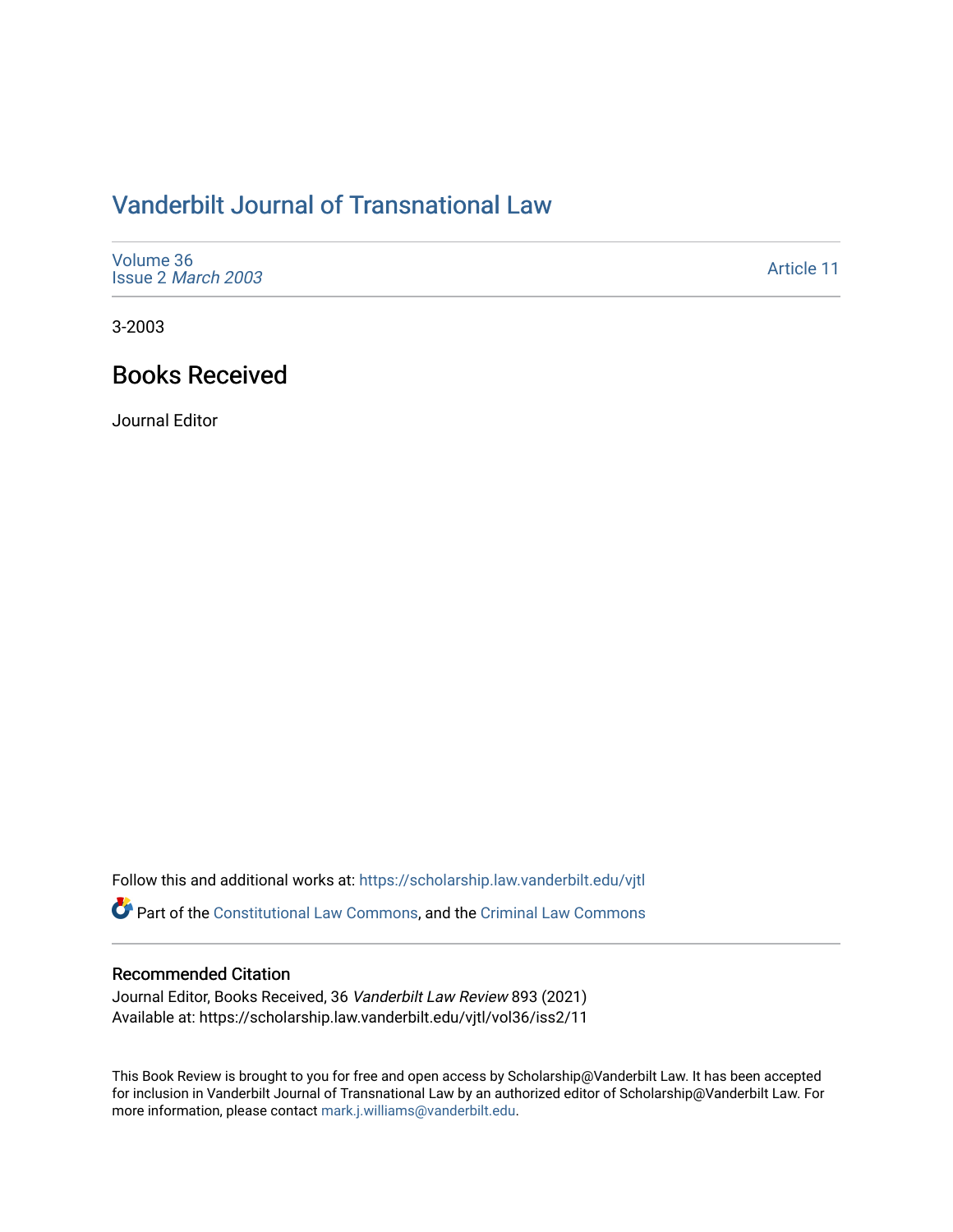## **BOOKS RECEIVED**

**THE DISCONNECTED. By** Penn Kimball. New York: Columbia University Press, **1972.** Pp. 317. \$2.95/Paperback. An unusual study about "the disconnected"—the minority poor of America who rarely participate in the political process. The author asserts that these groups are excluded **by** the current system of voter registration and foresees little future improvement in the situation until the federal government acts to qualify these eligible voters rather than relying on outmoded state regulations.

**PUBLIC ADMINISTRATION (2d** ed.). Edited **by** Robert T. Golembiewski, Frank Gibson **&** Goeffrey Y. Cornog. Chicago: Rand McNally **&** Company, **1972. Pp.** xxxix, **617.** \$6.95/Paperback. An inclusive reader for basic Public Administration courses. The readings discuss diverse classes of administration and draw upon other disciplines and resources relevant to administrative analysis.

THE **AUSTRIAN-GERMAN ARBITRAL TRIBUNAL. By** Ignaz Seidl-Hohenveldern. Syracuse: Syracuse University Press, **1972. Pp.** xi, **261. \$15.00.** An analysis of the 1957 treaty which created the Tribunal, its dispute-settlement provisions, and a description of the substantive international law issues which were generated **by** the treaty.

**CONSTITUTIONAL** RIGHTS **OF PRISONERS. By** John W. Palmer. Cincinnati: The W.H. Anderson Company, **1973.** Pp. xv, **710.** A compilation of cases combined with materials which presents an overview of the American legal system followed **by** a focus upon specific problem areas of criminal law dealing with rights of the prisoner.

**CONSTITUTIONAL** RIGHTS OF **THE** ACCUSED: PRETRIAL RIGHTS. **By** Joseph **G.** Cook. Rochester: The Lawyer's Co-operative Publishing Company, 1972. **Pp.** ix, 572. \$35.00. A hornbook treatment of criminal procedures leading to a suspect's trial. The author specifically deals with arrest, search and seizure problems, bail, and grand jury indictments.

CRIMINAL **SENTENCES:** LAW WITHOUT ORDER. **By** Marvin **E.** Frankel. New York: Hill and Wang, **1973. Pp.** x, 124. \$5.95. In the first part of the book, the author maintains that judges have little or no training in handing down sentences and wield their power like amateurs. In the second section, remedies are suggested for applying more rationale and less emotion in criminal sentencing.

**CURRENT LEGAL ASPECTS OF DOING BUSINESS WITH SINO-SOVIET NATIONS.** Edited by James T. Haight. Chicago: American Bar Association Section of International Law, **1973.** Pp. x, **82.** \$10.00. A series of presentations dealing with the expanding American trade with the Soviet Union and the People's Republic of China. The book is intended to aid American businessmen and their lawyers in dealing with these previously unexplored routes of commerce.

**THE DEVELOPING** LABOR LAW-1971 **SUPPLEMENT.** Edited **by** Thomas **G. S.** Christensen, Patrick **C.** O'Donoghue and Evan **J.** Spelfogel. Washington, **D.C.:** Bureau of National Affairs, **1972. Pp.** xiv, **166. \$5.00.** The book is designed as a compendium of the current state of the law and recent cases under and concerning the National Labor Relations Act of 1947.

**ECONOMIC CONCENTRATION: STRUCTURE,** BEHAVIOR & **PUBLIC POLICY. By** John M. Blair. New York: Harcourt Brace Jovanovich, Inc., 1972. **Pp.** xix, 742. \$16.95. The

**893**